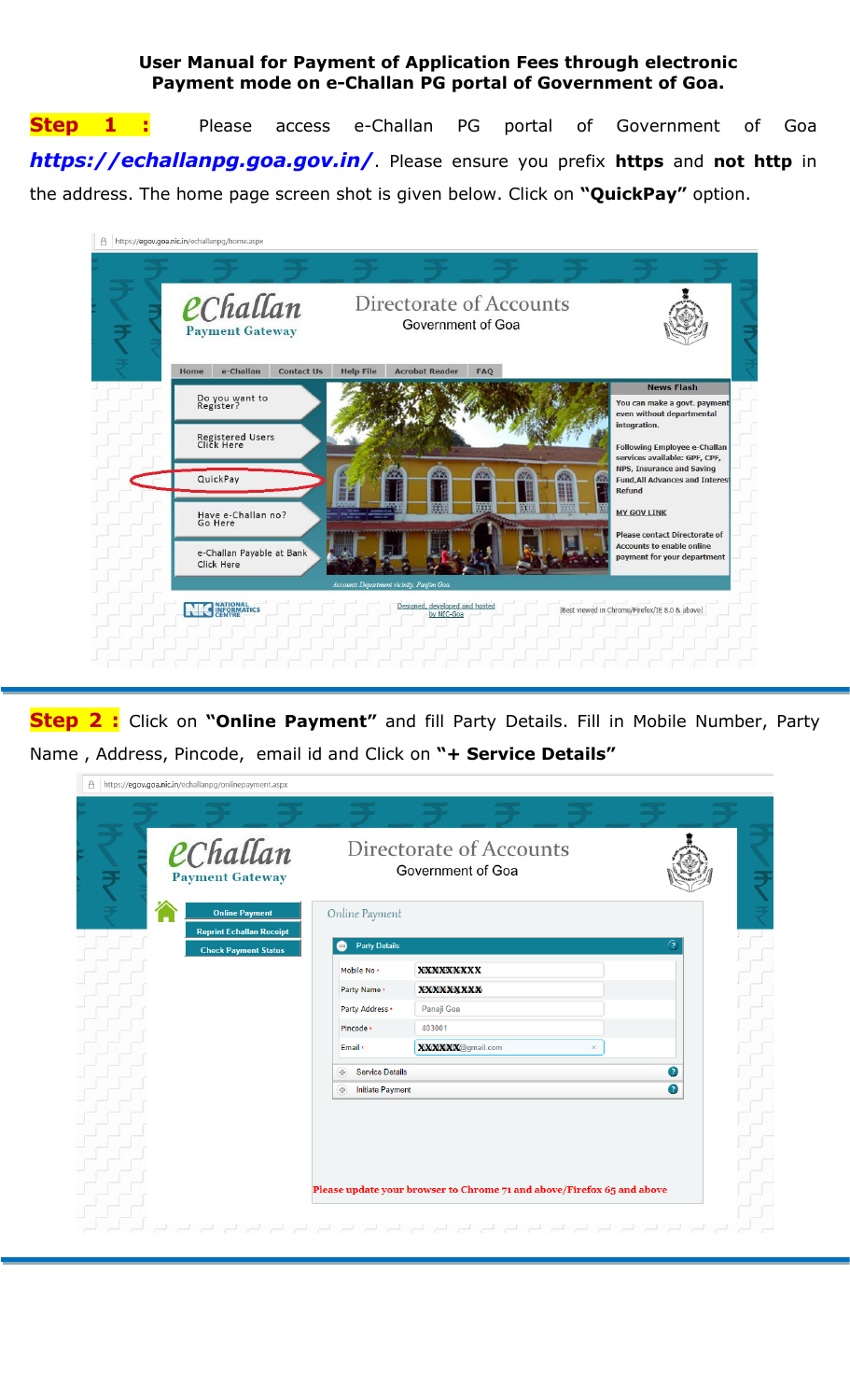## **Step 3 :** --> select **"Other Services"**,

- --> select Department Name: 62- Law,
- --> select Services: Application fees for the post of Civil Judge Junior Division and Judicial Magistrate First Class,
- --> select Sub Service: Application fees for the post of Civil Judge Junior Division and Judicial Magistrate First Class,
- --> enter Amount: <enter fees amount>,

| --> Click "Add to list" and Click on "+ Initiate Payment" |
|-----------------------------------------------------------|
|-----------------------------------------------------------|

| ① A https://echallanpg.goa.gov.in/onlinepayment.aspx                                                                                                         |                                              |                        |                                      |                                                       |             | ╔ | ☆ |
|--------------------------------------------------------------------------------------------------------------------------------------------------------------|----------------------------------------------|------------------------|--------------------------------------|-------------------------------------------------------|-------------|---|---|
| Vebsite of Hig <b>A</b> Home   Supreme Cour @ Email Web Client Sign  @ CIS Login @ Display Board @ Computer Section - L @ Computer Section - L (A phpMyAdmin |                                              |                        |                                      |                                                       |             |   |   |
|                                                                                                                                                              |                                              |                        |                                      |                                                       |             |   |   |
|                                                                                                                                                              | Directorate of Accounts<br>Government of Goa |                        |                                      | eChallan<br><b>Payment Gateway</b>                    |             |   |   |
| <b>Online Payment</b>                                                                                                                                        |                                              | <b>Online Payment</b>  |                                      |                                                       |             |   |   |
| <b>Reprint Echallan Receipt</b>                                                                                                                              | 49                                           | Party Details          |                                      |                                                       | 0           |   |   |
| <b>Check Payment Status</b>                                                                                                                                  | $\qquad \qquad =$                            | Service Details        |                                      |                                                       | ?)          |   |   |
| <b>Search Echallan</b>                                                                                                                                       |                                              |                        | ◎ Other Services ○ Employee Services |                                                       |             |   |   |
|                                                                                                                                                              |                                              | <b>Department Name</b> | 62 - LAW                             |                                                       |             |   |   |
|                                                                                                                                                              | Service                                      |                        |                                      | Application Fees for the Post of Civil Judge Junio    |             |   |   |
|                                                                                                                                                              |                                              | Sub Service            |                                      | Application Fees for the Post Civil Judge, Junior I ~ |             |   |   |
|                                                                                                                                                              | Amount                                       |                        |                                      |                                                       | Add to List |   |   |
|                                                                                                                                                              |                                              |                        |                                      | Application Fees for the -Rs.1000                     |             |   |   |
|                                                                                                                                                              |                                              |                        |                                      |                                                       | Remove      |   |   |
|                                                                                                                                                              |                                              |                        |                                      | <b>Total Amount 1000</b>                              |             |   |   |
|                                                                                                                                                              | (中                                           | Initiate Payment       |                                      |                                                       | 2           |   |   |
|                                                                                                                                                              |                                              |                        |                                      |                                                       |             |   |   |
|                                                                                                                                                              |                                              |                        |                                      |                                                       |             |   |   |

**Step 4 :-** enter the captcha shown in the image and Click on **"Submit"**

| 1 https://echallanpg.goa.gov.in/onlinepayment.aspx#   |                                              |                                                 |                                                |                                                                                                                                                        | 冃<br>$\overline{\mathbf{v}}$<br>☆ |
|-------------------------------------------------------|----------------------------------------------|-------------------------------------------------|------------------------------------------------|--------------------------------------------------------------------------------------------------------------------------------------------------------|-----------------------------------|
|                                                       |                                              |                                                 |                                                | /ebsite of Hig 1 Home   Supreme Cour @ Email Web Client Sign  曲 CIS Login 曲 Display Board 曲 Computer Section - L 曲 Computer Section - L (4) phpMyAdmin |                                   |
|                                                       |                                              |                                                 |                                                |                                                                                                                                                        |                                   |
|                                                       | Directorate of Accounts<br>Government of Goa |                                                 | eChallan<br><b>Payment Gateway</b>             |                                                                                                                                                        |                                   |
| <b>Online Payment</b>                                 |                                              | <b>Online Payment</b>                           |                                                |                                                                                                                                                        |                                   |
| <b>Reprint Echallan Receipt</b>                       |                                              | <b>Party Details</b><br>亜                       |                                                |                                                                                                                                                        | 2                                 |
| <b>Check Payment Status</b><br><b>Search Echallan</b> |                                              | <b>Service Details</b><br>中                     |                                                |                                                                                                                                                        | Q<br>ନ                            |
|                                                       |                                              | Initiate Payment<br>$\qquad \qquad =$<br>AKT35V | AKI35V                                         |                                                                                                                                                        |                                   |
|                                                       |                                              |                                                 | Enter the captcha shown in the image<br>Submit |                                                                                                                                                        |                                   |
|                                                       |                                              |                                                 |                                                |                                                                                                                                                        |                                   |
|                                                       |                                              |                                                 |                                                |                                                                                                                                                        |                                   |
|                                                       |                                              |                                                 |                                                |                                                                                                                                                        |                                   |
|                                                       |                                              |                                                 |                                                |                                                                                                                                                        |                                   |
|                                                       |                                              |                                                 |                                                |                                                                                                                                                        |                                   |
|                                                       |                                              |                                                 |                                                |                                                                                                                                                        |                                   |
|                                                       |                                              |                                                 |                                                |                                                                                                                                                        |                                   |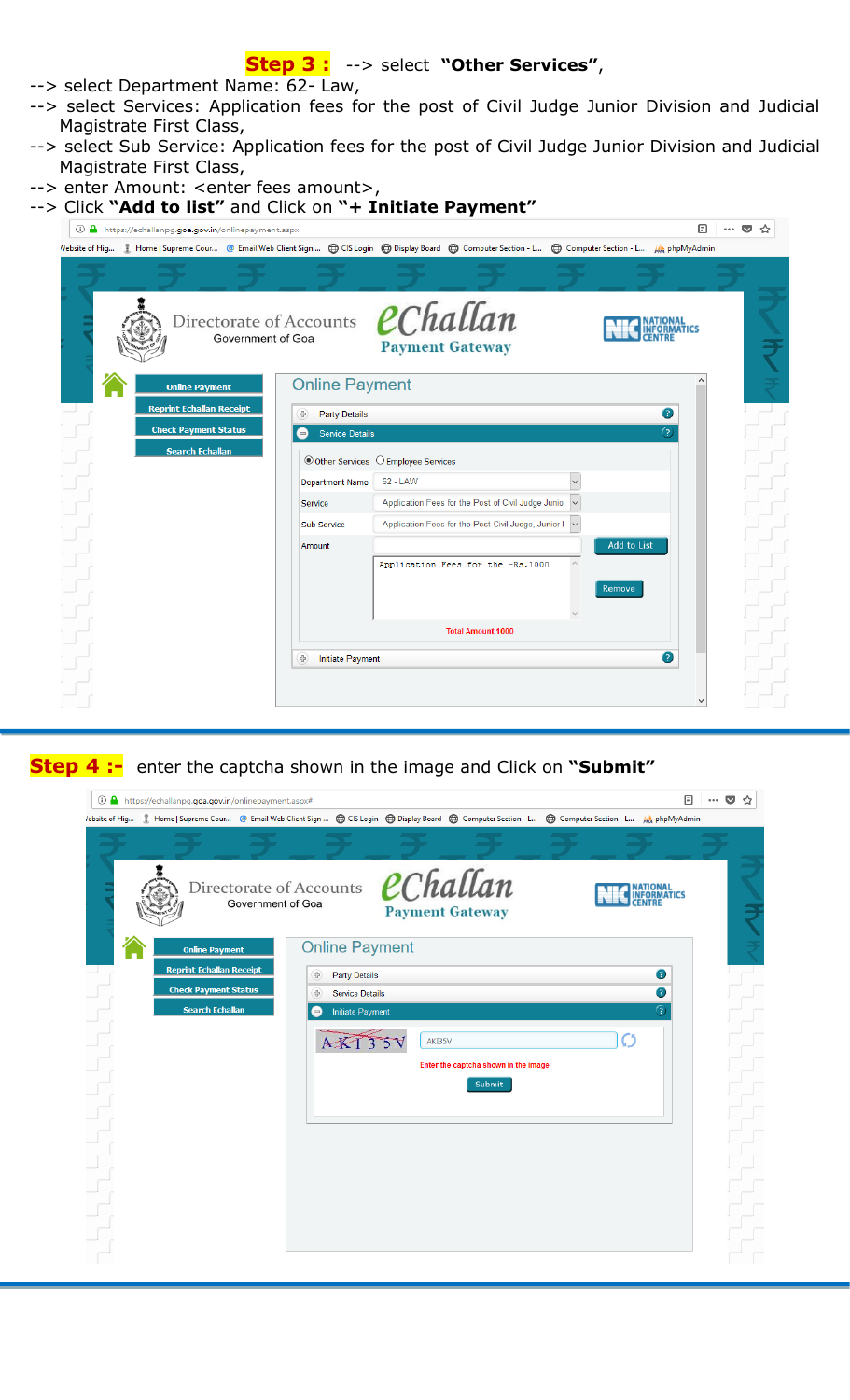**Step 5:-** on "Submit" you will get e-challan number which can be used for all future reference. Select "Pay Now" option and Click on "Initiate Payment".

| A https://egov.goa.nic.in/echallanpg/onlinepayment.aspx                            |                                                   |                                                                                                                                    |   |
|------------------------------------------------------------------------------------|---------------------------------------------------|------------------------------------------------------------------------------------------------------------------------------------|---|
| eChallan                                                                           |                                                   | Directorate of Accounts                                                                                                            |   |
| <b>Payment Gateway</b><br><b>Online Payment</b><br><b>Reprint Echallan Receipt</b> | Online Payment                                    | Government of Goa                                                                                                                  |   |
| <b>Check Payment Status</b>                                                        | <b>Party Details</b><br>÷<br>Service Details<br>中 |                                                                                                                                    | Ø |
|                                                                                    | <b>Initiate Payment</b><br>$\qquad \qquad =$      |                                                                                                                                    |   |
|                                                                                    |                                                   | Submit                                                                                                                             |   |
|                                                                                    | Echallan No                                       | 201900457014                                                                                                                       |   |
|                                                                                    | <b>Total Amt</b>                                  | 200                                                                                                                                |   |
|                                                                                    |                                                   | Please note the E-Challan No. shown above for all future reference                                                                 |   |
|                                                                                    | ● Pay Now                                         |                                                                                                                                    |   |
|                                                                                    | Select your<br>Payment Gateway                    | O Pay Later using Have e-Challan Number? Option within 7 days<br>$\circledcirc$<br>भारतीय स्टेट बैंक<br><b>State Bank of India</b> |   |
|                                                                                    |                                                   | Initiate Payment<br>Close                                                                                                          |   |
|                                                                                    |                                                   |                                                                                                                                    |   |
|                                                                                    |                                                   |                                                                                                                                    |   |

**Step 6:-** Select Payment option and make payment.

| STATE BANK OF INDIA [IN] https://merchant.onlinesbi.com/merchant/merchantprelogin.htm |                                                                                                |                           | ☆<br>$\Box$ |
|---------------------------------------------------------------------------------------|------------------------------------------------------------------------------------------------|---------------------------|-------------|
| <b>OSBI</b>                                                                           |                                                                                                |                           | <b>OSBI</b> |
| STATE BANK MULTI OPTION PAYMENT SYSTEM                                                |                                                                                                |                           |             |
|                                                                                       | Please Select Appropriate Card Type To Avoid Failures (C-Credit Card Options/D For Debit Card) |                           |             |
| <b>Net Banking</b>                                                                    |                                                                                                |                           |             |
| Q                                                                                     | 血                                                                                              |                           |             |
| <b>SBI</b>                                                                            | <b>Other Banks</b>                                                                             |                           |             |
| <b>Bank Charges:</b>                                                                  | <b>Bank Charges: 0.0</b>                                                                       |                           |             |
| <b>Click Here</b>                                                                     | <b>Click Here</b>                                                                              |                           |             |
| <b>Card Payments</b>                                                                  |                                                                                                |                           |             |
| Ó                                                                                     |                                                                                                |                           |             |
| <b>State Bank Debit Cards</b>                                                         | <b>Other Bank Debit Cards</b>                                                                  | <b>Credit Cards</b>       |             |
| <b>Bank Charges: Nil</b>                                                              | <b>Bank Charges: 0.0</b>                                                                       | <b>Bank Charges: 0.03</b> |             |
| <b>Click Here</b>                                                                     | <b>Click Here</b>                                                                              | <b>Click Here</b>         |             |
| <b>Other Payments Modes</b>                                                           |                                                                                                |                           |             |
| <b>UPI</b>                                                                            |                                                                                                |                           |             |
| <b>UPI</b>                                                                            |                                                                                                |                           |             |
| <b>Bank Charges: 0.0</b>                                                              |                                                                                                |                           |             |
| <b>Click Here</b>                                                                     |                                                                                                |                           |             |